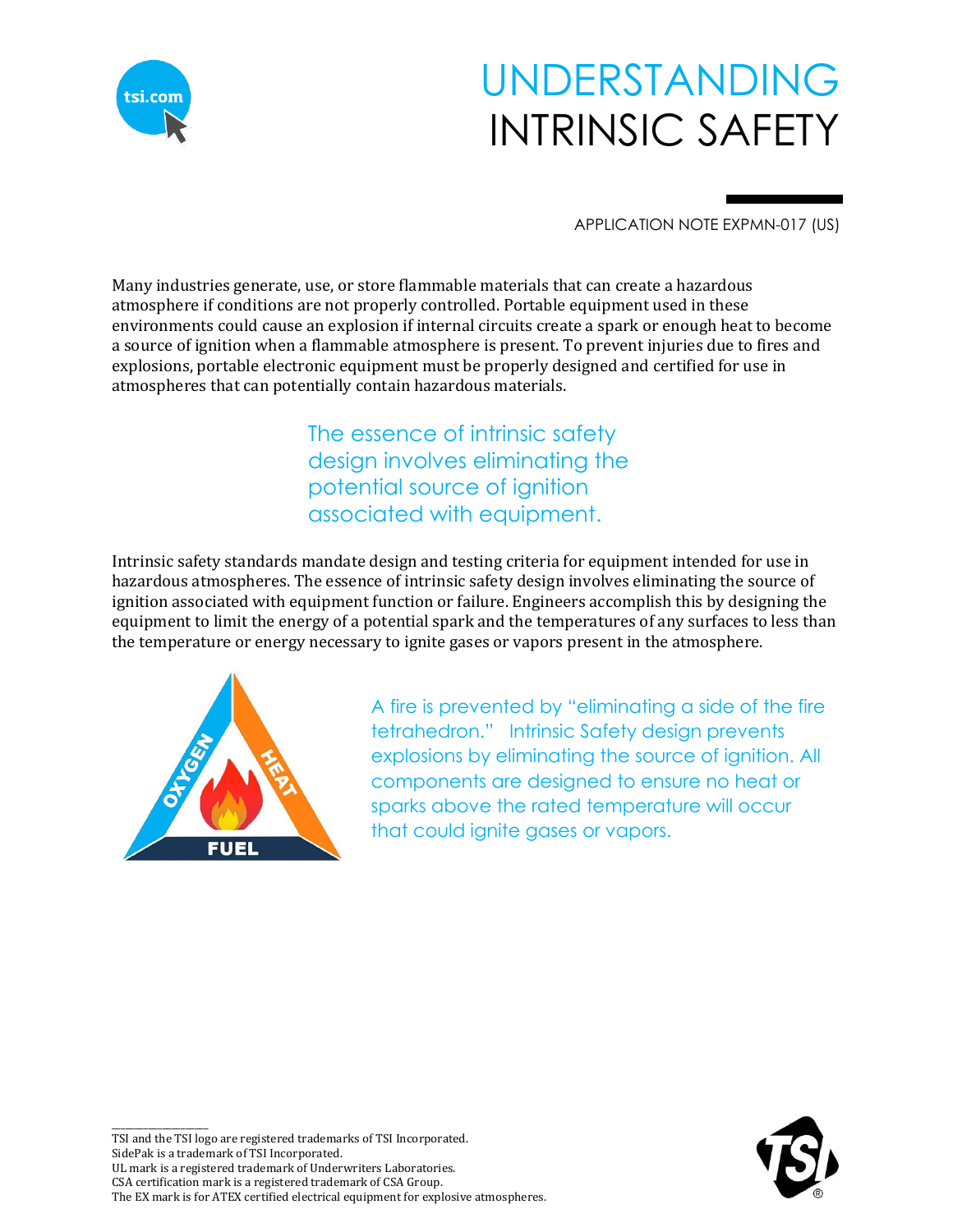The Intrinsic Safety Rating marked on a product is a series of codes that explains what level of hazardous atmosphere the instrument has been tested to safely perform in. Here is an example.



| <b>IEC Definitions</b> |                                                                                                                                                                                                                                                                                                                               |  |  |
|------------------------|-------------------------------------------------------------------------------------------------------------------------------------------------------------------------------------------------------------------------------------------------------------------------------------------------------------------------------|--|--|
| <b>IEC</b>             | <b>International Electrotechnical Commission—this is the organization that established</b><br>the testing standards that are recognized and adopted around the world.                                                                                                                                                         |  |  |
| Ex                     | This mark means the equipment is designed for use in potentially explosive<br>atmospheres.                                                                                                                                                                                                                                    |  |  |
| ia                     | <b>Equipment Protection Level—</b> referring to the level of protection designed into<br>protective components and circuits.<br>"ia" "Very High" protection-safe after two consecutive malfunctions.<br>"ib" "High" protection—safe after one malfunction<br>"ic" "Normal" protection—safe under normal operating conditions. |  |  |

| <b>Type of Protection</b> | Concept                                              | <b>Protection Method</b> |
|---------------------------|------------------------------------------------------|--------------------------|
|                           | Limit Energy of<br>sparks and surface<br>temperature | Ex ia                    |
| Intrinsic safety          |                                                      | Ex ib                    |
|                           |                                                      | Ex ic                    |

| <b>IIC</b> | <b><i>Gas Group</i>—</b> Roman numeral IIC is the gas group for the most explosive gas, acetylene. |  |  |  |
|------------|----------------------------------------------------------------------------------------------------|--|--|--|
|            | Equipment rated for Group IIC can also be used in atmospheres with less explosive                  |  |  |  |
|            | gases in Group I, IIA, and IIB.                                                                    |  |  |  |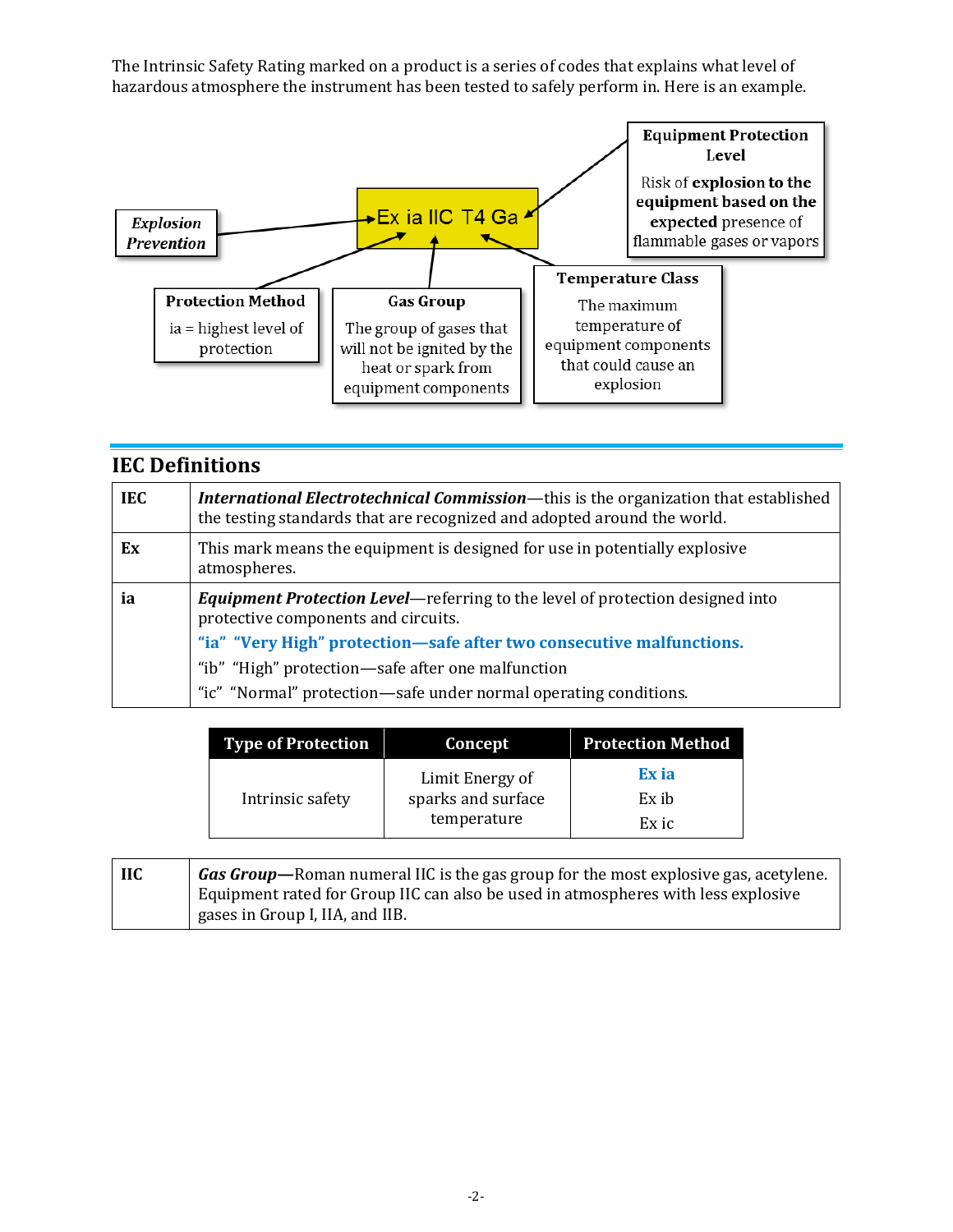| <b>Gas Group Classification</b> |                                                                                                                                                   |                                   |  |  |
|---------------------------------|---------------------------------------------------------------------------------------------------------------------------------------------------|-----------------------------------|--|--|
|                                 | <b>CSA - North</b><br>America                                                                                                                     |                                   |  |  |
| <b>Group I</b>                  | Mines where combustible dusts or ignitable fibers and flyings are<br>present continuously or for long periods of time.                            |                                   |  |  |
| <b>Group II</b>                 | Atmospheres other than mines                                                                                                                      | Class I<br><b>Flammable Gases</b> |  |  |
| <b>IIA</b>                      | Atmospheres containing propane, acetone, benzene, butane, methane,<br>petrol, hexane, paint solvents or gases and vapors of equivalent<br>hazard. |                                   |  |  |
| <b>IIB</b>                      | Atmospheres containing ethylene, propylene oxide, ethylene oxide,<br>cyclopropane, ethyl ether, or gases and vapors of equivalent hazard.         |                                   |  |  |
| $\overline{\mathbf{H}}$         | Atmospheres containing acetylene, hydrogen, carbon disulfide or<br>gases and vapors of equivalent hazard.                                         |                                   |  |  |
| <b>Sub-Groups</b><br>A, B, C, D | Types of Gases (Flammable)                                                                                                                        | Class II                          |  |  |
| <b>Sub-Groups</b><br>E, F, G    | Types of Combustible Dusts                                                                                                                        | Combustible Dusts                 |  |  |

**T4** *Temperature Class*—This refers to the auto ignition temperature of expected flammable gases or vapors in the atmosphere. A lower temperature indicates a more hazardous atmosphere because an explosion can occur more easily. The temperature class rating means the instrument can be used in atmospheres containing materials with auto ignition temperatures of that temperature class or atmospheres containing materials with higher auto ignition temperatures without causing an explosion.

| <b>Max Surface Temperature</b> | T class        |
|--------------------------------|----------------|
| $450^{\circ}$ C                | T1             |
| $300^{\circ}$ C                | T <sub>2</sub> |
| $200^{\circ}$ C                | T3             |
| $135^{\circ}C$                 | <b>T4</b>      |
| $100^{\circ}$ C                | Т5             |
| $85^{\circ}$ C                 | Т6             |

**Ga** *Equipment Protection Level (EPL)***—**EPL indicates the risk of ignition intrinsic to the equipment, based on the possibility of the presence of flammable gases or vapors. Equipment Protection Level is independent from the type of protection adopted to make the instrument intrinsically safe. **Instruments with Equipment Protection Level Ga are intended for use in atmospheres that are expected to have the presence of flammable gases and vapors most of the time, like in a gasoline storage tank.** Equipment with the highest EPL of Ga, can also be used in lower EPL Zones that may not contain flammable materials.

| Zone                                                                      | <b>Equipment Protection Level (EPL)</b> |
|---------------------------------------------------------------------------|-----------------------------------------|
| 0 - presence of flammable gases or vapors expected<br>most of the time    | Ga                                      |
| 1 – presence of flammable gases or vapors expected in<br>rare situations  | Gb                                      |
| 2 – presence of flammable gases or vapors only during<br>fault conditions | Gc                                      |